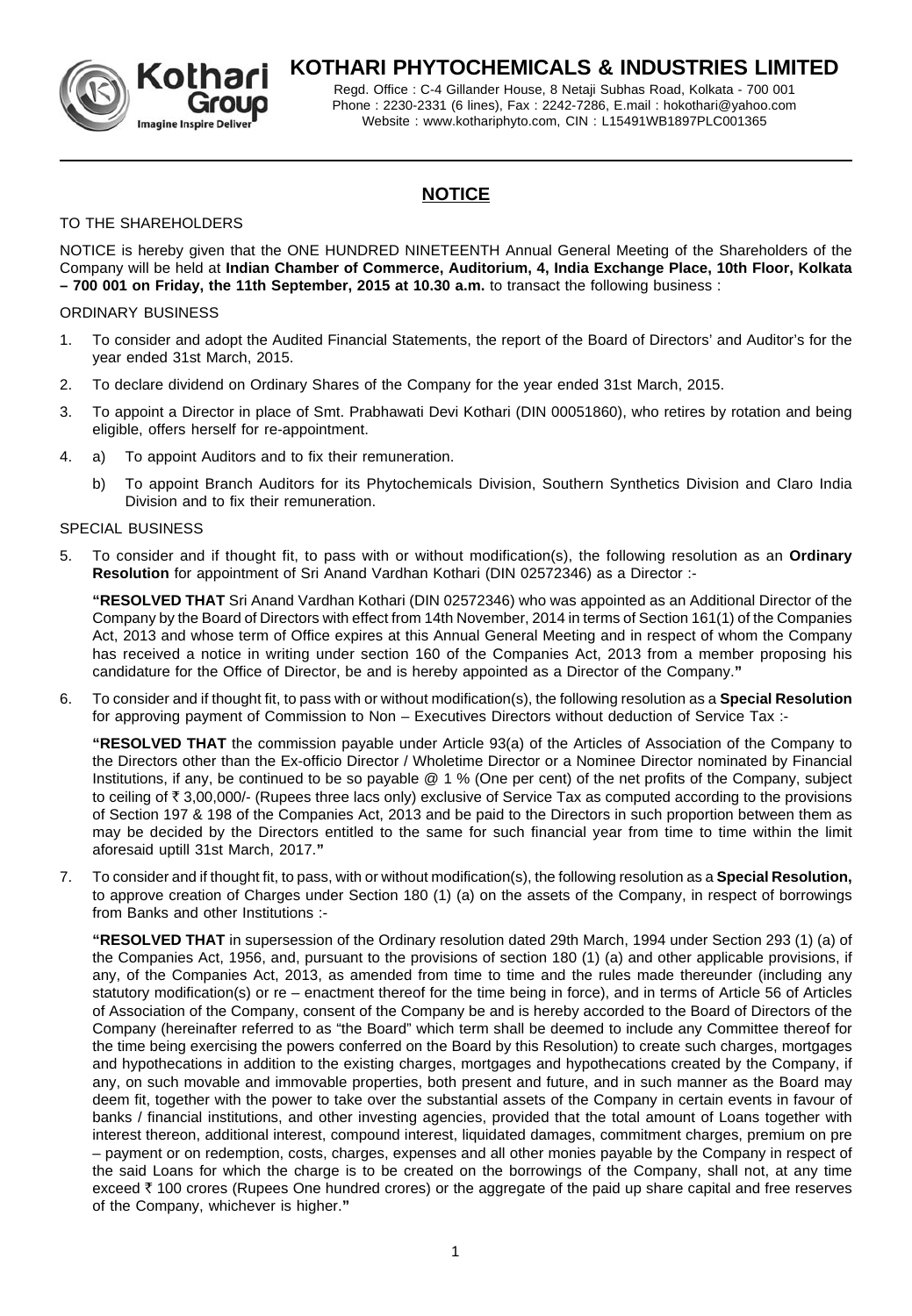**"RESOLVED FURTHER THAT** the Board be and is hereby authorized and empowered to do all such acts, deeds and things, to execute all such documents, instruments and writings as may be required to give effect to this Resolution.**"**

> By Order of the Board For **KOTHARI PHYTOCHEMICALS & INDUSTRIES LTD.**

> > Madan Lal Daga Company Secretary

CIN : L15491WB1897PLC001365 Registered Office : C-4, Gillander House 8, N. S. Road, Kolkata – 700 001 Dated : 29th May, 2015

### **NOTES :**

1. A MEMBER ENTITLED TO ATTEND AND VOTE AT THE MEETING IS ENTITLED TO APPOINT / PROXY TO ATTEND AND VOTE INSTEAD OF HIMSELF / HERSELF AND THE PROXY NEED NOT BE A MEMBER OF THE COMPANY. A person can act as proxy on behalf of members not exceeding fifty (50) and holding in the aggregate not more than ten percent of the total share capital of the Company.

The instrument of Proxy in order to be effective, should be deposited at the Registered Office of the Company duly completed and signed, not less than 48 hours before the commencement of the meeting. A Proxy form is sent herewith.

- 2. The register of Members of the Company in respect of Ordinary Shares will remain closed from Thursday 20th August, 2015 to Friday 28th August, 2015 (both days inclusive). Dividend, if any, declared at the AGM, shall be paid to those Members, whose name appears in the Register of Members / Participating DPs on Wednesday, the 19th August, 2015.
- 3. Members holding shares in physical form are requested to notify immediately changes, if any in their registered address, bank particulars and Income Tax Permanent Account Number (PAN) to the Company's Registrar and Share Transfer Agent at the below mentioned address quoting their Folio Numbers :-

M/s. Maheshwari Datamatics Private Limited (Unit : Kothari Phytochemicals & Industries Limited) 6, Mangoe Lane, 2nd Floor, Kolkata – 700 001 Phone : (033) 2243-5809 / 5029 Fax : (033) 2248-4787, Email : mdpldc@yahoo.com

In case Shares are held in electronic form, these information should be passed on directly to their respective Depository Participant (DP).

- 4. Members / Proxies should bring the Attendance Slip duly filled in for attending the Meeting and also their copy of the Annual Report.
- 5. The Register of Directors and Key Managerial Personnel and their shareholding, maintained under Section 170 of the Companies Act, 2013 will be available for inspection by the members at the Annual General Meeting of the Company.

The Register of Contracts or Arrangements in which the Directors are interested, maintained under Section 189 of the Companies Act, 2013 will be available for inspection by the Members at the Annual General Meeting of the Company.

- 6. Electronic copy of the Annual Report for 2014 15 is being sent to all Members whose email ids are registered with the Depository Participants for communication purposes unless any member has requested for a hard copy of the same. For members who have not registered their email address, physical copies of the Annual Report for 2014 - 15 is being sent in the permitted mode.
- 7. Electronic copy of the Notice of the 119th Annual General Meeting of the Company inter alia indicating the process and manner of e-voting along with Attendance Slip and Proxy Form is being sent to all the members whose email ids are registered with the Depository Participant(s) for communication purposes unless any member has requested for a hard copy of the same. For Members who have not registered their email addresses, physical copies of the Notice of 119th Annual General Meeting of the Company inter alia indicating the process and manner of e-voting along with Attendance Slip and Proxy Form is being sent in the permitted mode.
- 8. Even after registering for e-communication, members are entitled to receive such communication in physical form, upon making a request for the same, by post free of cost. For any communication, the members may also send requests to the Company's investor email id : mldaga1957@yahoo.co.in
- 9. Members wishing to claim dividends, which remain unclaimed are requested to correspond with Maheshwari Datamatics Private Limited, Registrar & Share Transfer Agent. Members are requested to note that dividends not claimed within seven years from the date of transfer to the Company's Unpaid Dividend Account, will as per Section 124 of the Companies Act, 2013 (Section 205A of the erstwhile Companies Act, 1956) be transferred to the Investors Education & Protection Fund.
- 10. All documents referred to in the accompanying Notice and the Explanatory Statement shall be open for inspection at the Registered Office of the Company between 11.00 am and 1.00 pm on all working days except Saturdays, up to and including the date of the Annual General Meeting of the Company.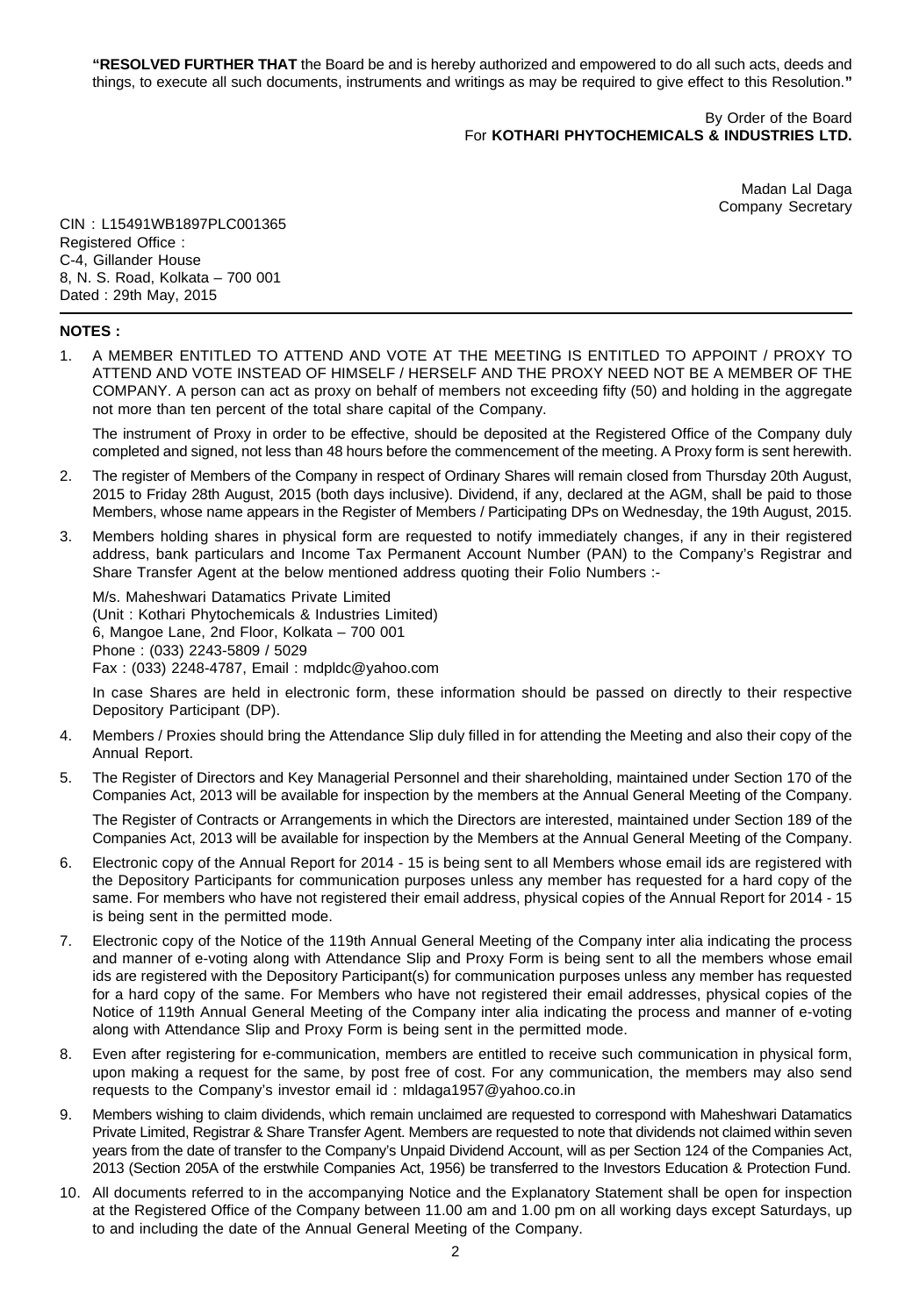11. Pursuant to provisions of Section 108 of the Companies Act, 2013 and Rule 20 of the Companies (Management and Administration) Rules, 2014, as amended by the Companies (Management and Administration) Amendment Rules, 2015 and Clause 35B of the Listing Agreement, the Company is pleased to provide members facility to exercise their right to vote at the 119th Annual General Meeting (AGM) by electronic means and the **business may be transacted through e-Voting Services. The facility of casting the votes by the members using an electronic voting system from a place other than venue of the AGM ("remote e-voting") will be provided by National Securities Depository Limited (NSDL)**.

The Company has approached NSDL for providing e-voting services through our e-voting platform. In this regard, your Demat Account/Folio Number has been enrolled by the Company for your participation in e-voting on resolution placed by the Company on e-Voting system.

The Notice of the Annual General Meeting (AGM) of the Company inter alia indicating the process and manner of e-Voting process along with printed Attendance Slip and Proxy Form can be downloaded from the link **https:// www.evoting.nsdl.com** or www.kothariphyto.com

**The e-voting period commences on September 8, 2015 (9:00 am) and ends on September 10, 2015 (5:00 pm).** During this period shareholders' of the Company, may cast their vote electronically. The e-voting module shall also be disabled for voting thereafter. Once the vote on a resolution is cast by the shareholder, the shareholder shall not be allowed to change it subsequently.

The voting rights of members shall be in proportion to their shares of the paid up ordinary share capital of the Company as on the **cut-off date** of **4th September, 2015**. Any person, who acquires shares of the Company and become member of the Company after dispatch of the notice and holding shares as of the cut-off date i.e. 4th September, 2015, may obtain the login ID and password by sending a request at evoting@nsdl.co.in or mldaga1957@yahoo.co.in / mdpldc@yahoo.com

The facility for voting through ballot paper / Poll Paper shall be made available at the AGM and the members attending the meeting who have not cast their vote by remote e-voting shall be able to exercise their right at the meeting through ballot paper.

The procedure to login to e-Voting website is given below:

- 1. Open the attached PDF file "**e-Voting.pdf**" giving your Client ID (in case you are holding shares in demat mode) or Folio No. (in case you are holding shares in physical mode) as password, which contains your "User ID" and "Password for e-voting". Please note that the password is an initial password. You will not receive this PDF file if you are already registered with NSDL for e-voting.
- 2. Launch internet browser by typing the URL **https://www.evoting.nsdl.com/**
- 3. Click on "Shareholder Login".
- 4. Put User ID and password as initial password noted in step (1) above and Click Login. If you are already registered with NSDL for e-voting then you can use your existing user ID and password. If you forgot your password, you can reset your password by using "Forgot User Details/Password" option available on www.evoting.nsdl.com
- 5. Password Change Menu appears. Change the password with new password of your choice with minimum 8 digits/characters or combination thereof.
- 6. Home page of remote "e-Voting" opens. Click on e-Voting: Active Voting Cycles.
- 7. Select "EVEN" of **Kothari Phytochemicals & Industries Limited**. Members can cast their vote online from **September 8, 2015 (9:00 am)** till **September 10, 2015 (5:00 pm).**

#### **Note: e-Voting shall not be allowed beyond said time.**

- 8. Now you are ready for "e-Voting" as "Cast Vote" page opens.
- 9. Cast your vote by selecting appropriate option and click on "Submit" and also "Confirm", when prompted.
- 10. Institutional shareholders (i.e., other than Individuals, HUF, NRI etc.) are also required to send scanned copy (PDF/ JPG Format) of the relevant Board Resolution/Authority Letter etc. together with attested specimen signature of the duly authorized signatory(ies) who are authorized to vote, to Mr. Ashok Kumar Daga (PCS) as the Scrutineer, who is appointed by the Company through e-mail **daga.ashok@gmail.com** with a copy marked to **evoting@nsdl.co.in**

Please note the following:

A member may participate in the AGM even after exercising his right to vote through remote e-voting but shall not be allowed to vote again at the AGM.

A person, whose name is recorded in the register of members or in the register of beneficial owners maintained by the depositories as on the cut-off date only shall be entitled to avail the facility of remote e-voting as well as voting at the AGM through ballot paper.

The Chairman shall, at the AGM, at the end of discussion on the resolutions on which voting is to be held, allow voting with the assistance of scrutinizer, by use of ballot paper for all those members who are present at the AGM but have not cast their votes by availing the remote e-voting facility.

The Scrutinizer shall after the conclusion of voting at the general meeting, will first count the votes cast at the meeting and thereafter unblock the votes cast through remote e-voting in the presence of at least two witnesses not in the employment of the Company and shall make, not later than three days of the conclusion of the AGM, a consolidated scrutinizer's report of the total votes cast in favour or against, if any, to the Chairman or a person authorized by him in writing, who shall countersign the same and declare the result of the voting forthwith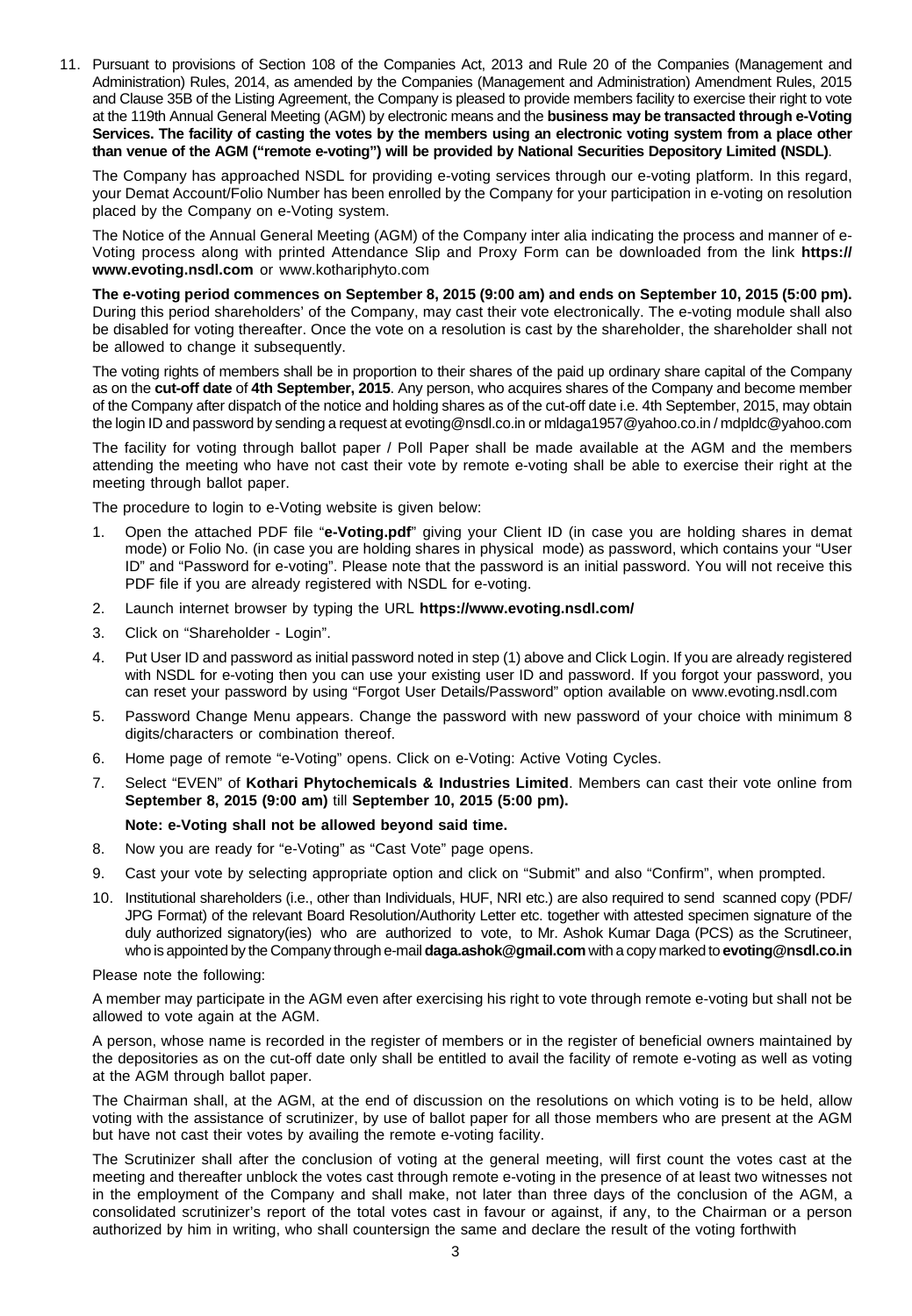Other information:

- Login to e-voting website will be disabled upon five unsuccessful attempts to key-in the correct password. In such an event, you will need to go through 'Forgot Password' option available on the site to reset the same.
- Your login id and password can be used by you exclusively for e-voting on the resolutions placed by the companies in which you are the shareholder.
- It is strongly recommended not to share your password with any other person and take utmost care to keep it confidential.
- Please note that if you have opened 3-in-1 account with ICICI Group i.e. bank account and demat account with ICICI Bank Limited and trading account with ICICI Securities Limited, you can access e-Voting website of NSDL through their website viz.; **www.icicidirect.com** for the purpose of casting your votes electronically by using your existing user ID and password used for accessing the website **www.icicidirect.com**. Please note that in case you are not able to login through the ICICI direct website, you can also access the e-Voting system of NSDL by using your existing user ID and password for the evoting system of NSDL.

In case of any queries, you may refer to the Frequently Asked Questions (FAQs) for members and e-voting user manual for members available at the Downloads sections of **https://www.evoting.nsdl.com** or contact NSDL at the following toll free no.: 1800-222-990.

> By Order of the Board For **KOTHARI PHYTOCHEMICALS & INDUSTRIES LTD.**

> > Madan Lal Daga Company Secretary

CIN : L15491WB1897PLC001365 Registered Office : C-4, Gillander House 8, N. S. Road, Kolkata – 700 001 Dated : 29th May, 2015

## **Explanatory Statement pursuant to Section 102 of the Companies Act, 2013**

#### **Item No. 5 :**

Under Section 161(1) of the Companies Act, 2013, Sri Anand Vardhan Kothari (DIN 02572346) was appointed as an Additional Director with effect from 14th November, 2014 to hold office only up to the date of this Annual General Meeting of the Company. A Notice under Section 160 of the Companies Act, 2013 with requisite deposit has been received from a member proposing his candidature for the office of Director of the Company.

Sri Anand Vardhan Kothari (DIN 02572346) is not disqualified from being appointed as a Director in terms of Section 164(2) of the Companies Act, 2013. He has also given his consent to act as Director.

The Board considers the appointment of Sri Anand Vardhan Kothari (DIN 02572346) as Director of the Company would be in the interest of the Company. Accordingly, the Board of Directors recommend his appointment as a Director of the Company.

Save and Except Sri Anand Vardhan Kothari (DIN 02572346), Sri Arun Kumar Kothari (DIN 00051900) and Smt. Prabhawati Devi Kothari (DIN 00051860) being his relatives, none of the other Directors and Key Managerial Personnel of the Company and their relatives is in any way concerned or interested in the said resolution.

#### **Item No. 6 :**

The Shareholders have by Special Resolution dated 17th August 2012, approved payment of Commission to Directors, excluding Ex – officio / Wholetime Directors, if any, @ 1 % (One percent) of the net profits of the Company in any financial year for a period of five years with effect from 1st April, 2012. However, the Central Excise Department has imposed Service Tax w. e. f. 1st July, 2012, on the Directors Fees, Directors Commission etc., to be paid by the Company and the payment of Service Tax is deemed to enhance the ceiling fixed through the said resolution. Hence, to enable the Company to pay full commission to the Directors, exclusive of Service Tax for the period upto 31st March 2017, the resolution is proposed under Section 197 & 198 of the Companies Act, 2013 for your appraisal.

Except Sri A. K. Toshniwal (DIN 06872891), Managing Director, all the Directors are interested in the above resolution to the extent they may be entitled to receive their respective share of managerial remuneration by way of commission.

#### **Item No. 7 :**

It is necessary to obtain fresh approval of the Members under Section 180 (1) (a) by means of a Special Resolution, to enable the Board of Directors of the Company to create charge / mortgage / hypothecation on the Company's assets, both present and future, in favour of the lenders, to secure the repayment of moneys borrowed by the Company (excluding temporary loans obtained from the Company's Bankers in the ordinary course of business). The Board commends the Resolutions set out at Item No. 7 of the accompanying Notice for your approval as a Special Resolution.

None of the Directors or Key Managerial Personnel of the Company or their relatives are concerned or interested in the resolution at item No. 7 of the accompanying notice.